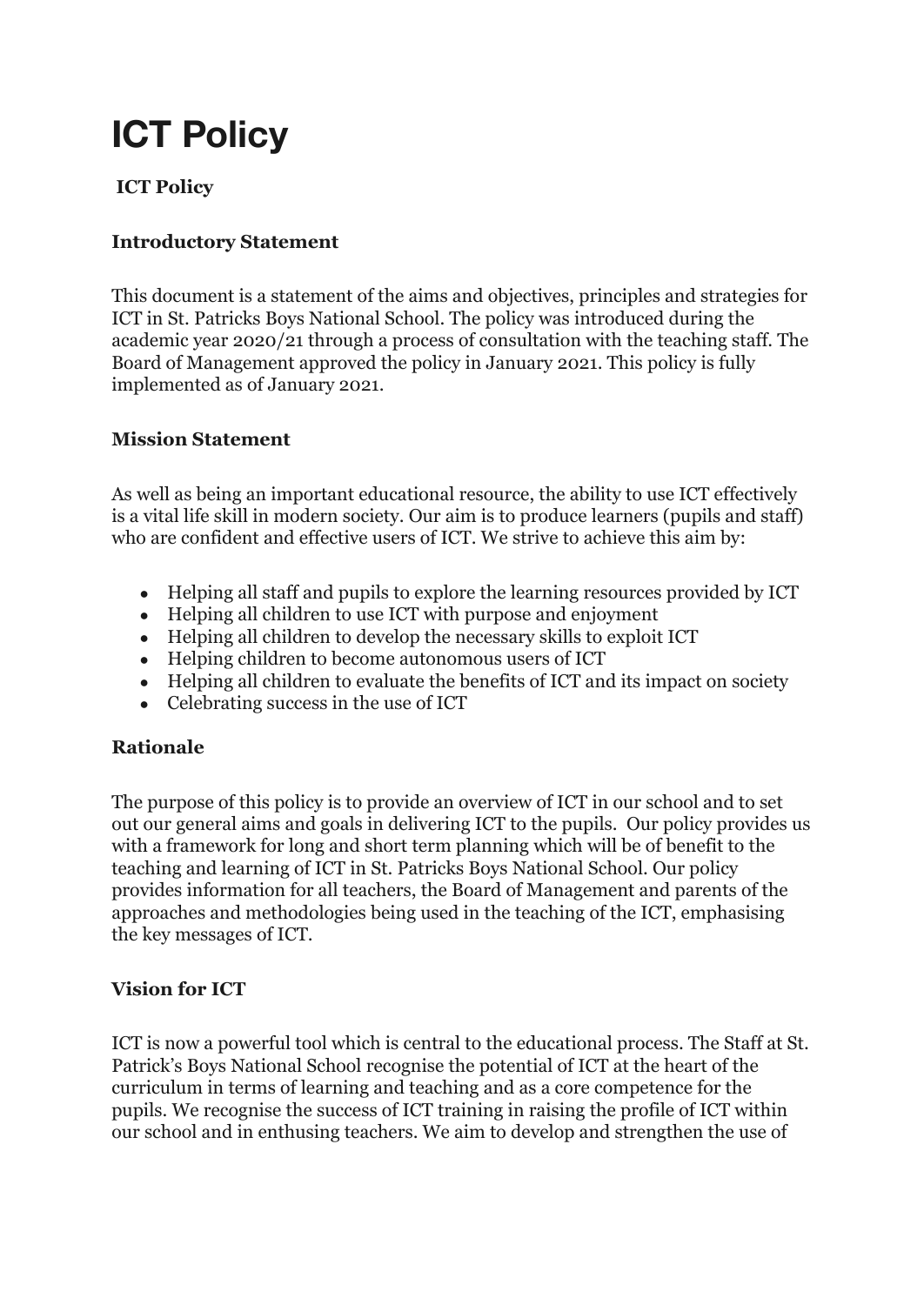ICT to support learning and teaching. We want our pupils to become independent, autonomous learners who are confident and competent using technology.

## **Rationale**

#### *Why should our pupils use ICT?*

### **ICT can develop thinking skills and problem solving strategies.**

- ICT can enable pupils to locate, gather, synthesis, analyse, reconstruct, communicate and present information.
- ICT can provide opportunities for deeper analysis of concepts and processes.
- ICT can allow pupils to gain more control over the direction of their learning.
- ICT can present social opportunities for collaboration on joint tasks both face to face in the classroom and online.
- ICT can develop creativity.
- ICT can encourage learning out of school in other settings.
- ICT can allow pupils to gain knowledge, understanding and skills beyond that of the teacher.

#### **Aims**

*Our aims in using ICT are to:*

- Raise levels of pupil competence and confidence in using  $ICT by developing$ children's knowledge, understanding and skills in using a range of ICT tools to enhance learning experiences across the curriculum.
- Offer equal entitlement of ICT to all pupils.
- Raise levels of teacher competence and confidence in integrating and using a range of different technologies into their planning, teaching and assessment of children's work.
- To enhance and enrich children's learning and add to its enjoyment.
- Provide access to internet, interactive learning resources such as iPads and whiteboards.
- Develop children's independent learning skills using ICT across the curriculum.
- Develop information handling and research skills.
- Embed ICT in fortnightly plans.

### **To what use will ICT be put?**

- 1. School Administration
- 2. Research software
- 3. Adventure games that stimulate higher order thinking skills and problem solving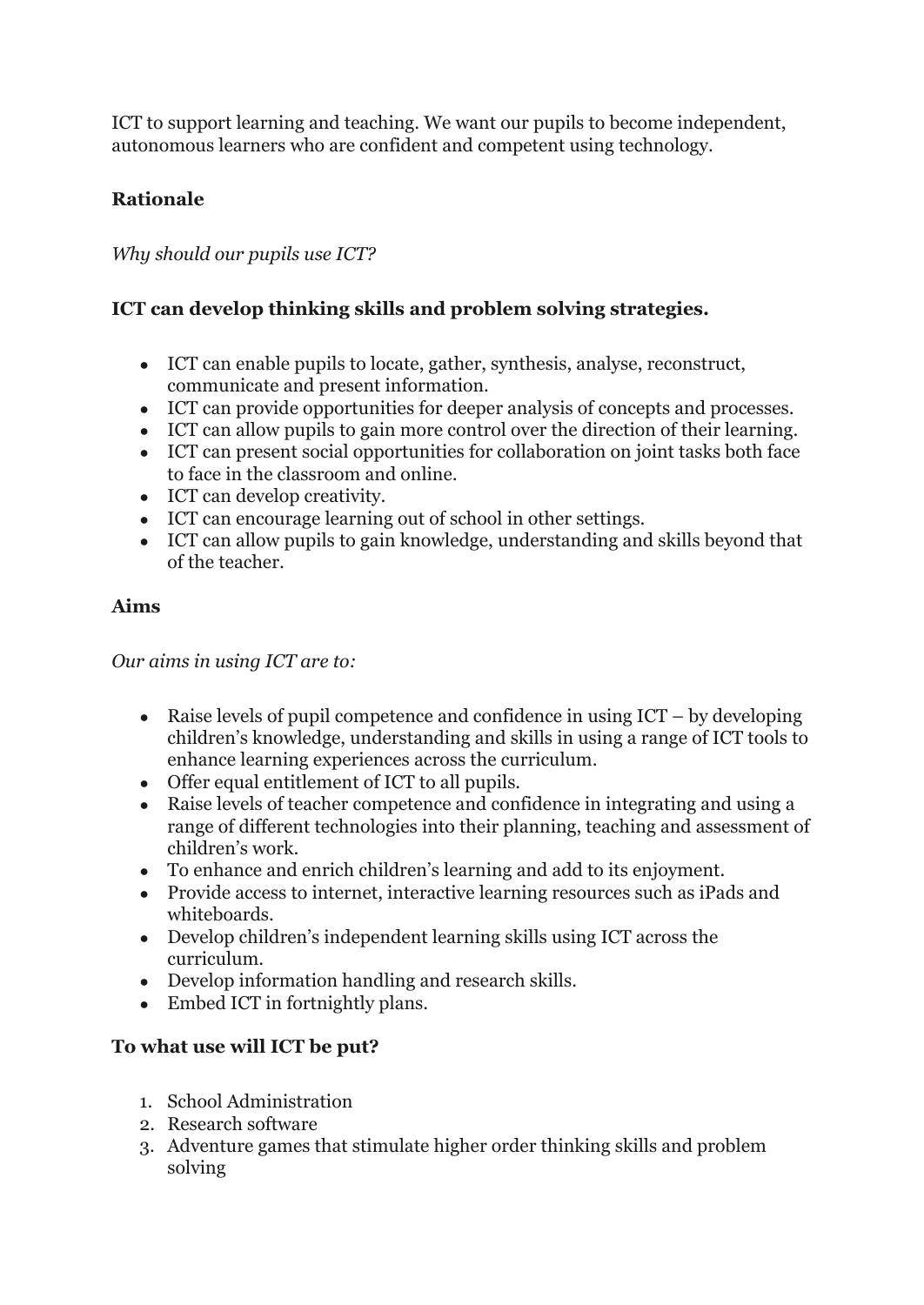- 4. Word Processing of children's work
- 5. Research on the internet
- 6. Communication via email (staff only)
- 7. Music composition and digital recording
- 8. Storage of Records of achievement/portfolio assessment
- 9. Special Needs pupils

#### **Current Infrastructure**

- In keeping with our mission, we perceive ICT technologies being used as a tool of teaching and learning in each classroom. All computers are networked to our own internal network including networked printing.
- Our current broadband provider is **Eir,** as dictated by Department of Education and Skills Schools Broadband scheme. We have e-fibre broadband and a/c wireless access points circulated around the school to maximise coverage.
- Each classroom has a data projector, interactive whiteboard and laptop
- There is 1 iPad in the school for use by the classes specifically used for photographs.
- The secretary's office is equipped with a PC, colour printer and a photocopier/scanner.
- We currently have 35 iPads, with one iPad storage/charging trolleys. The iPads are charged by Mr. Walsh in Room 14 in order to prevent the over/under charging of the devices.
- There is 3 iPads, 1 laptop and prowise touchscreen in ASD Unit classroom.
- Every staff member has a laptop which is maintained and regularly updated by Crystal Computers Mallow

### **Current Usage of Facilities**

- Ipads/computers are used as a medium of teaching and learning in all the classrooms.
- Current usage includes early reading work and early number work; mathematical application; development of thinking and problem solving skills; word processing, desktop publishing; use of multimedia encyclopaedia and typing skills; internet work; presentation of project work; creating art work; spelling; development of fine motor skills; music composition and recording.
- Staff are encouraged and to up-skill and participate in continuous professional development.

## **Teaching and Learning through ICT in our School**

### **Organisation of Resources**

• We currently have 35 iPads, with one iPad storage/charging trolleys which provides a connection to the internet and educational apps. The iPads are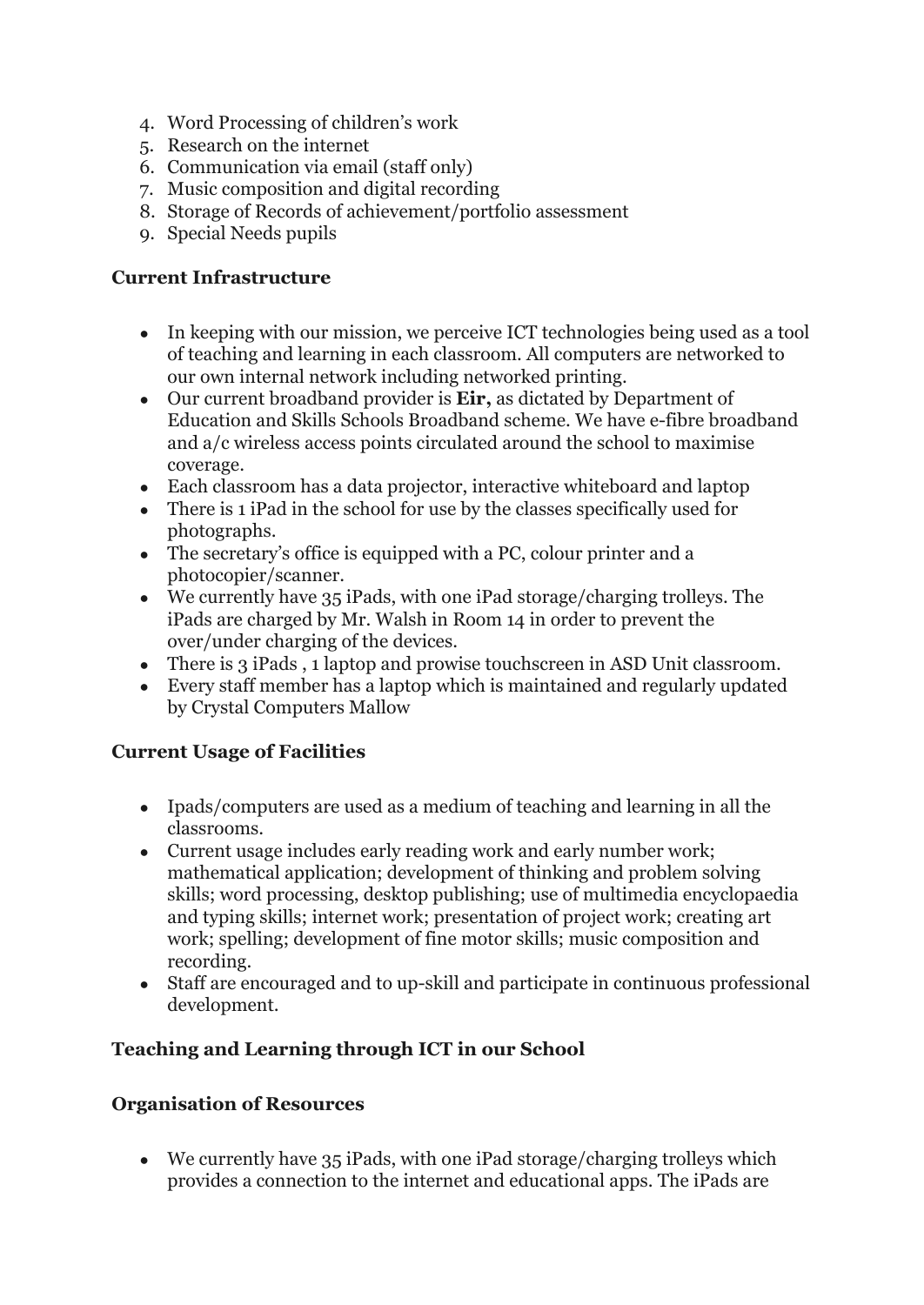charged by Mr. Walsh in Room 14 in order to prevent the over/under charging of the devices. The staff laptops are kept at the teachers discretion.

- All classrooms have interactive whiteboards, laptop and data projector. Five rooms including the ASD unit have a ProWise touch screen.
- There is a networked printer located in the main office.

#### **The Internet as a Resource**

The internet provides a wealth of educational resources that support the strands of the Primary School Curriculum. Appendix 1 of this document contains a list of useful websites for this purpose.

#### **ICT Progression from class to class**

| 1 <sup>st</sup> class | -iPad familiarity, competency using keyboard, Airdrop, write |
|-----------------------|--------------------------------------------------------------|
| stories               |                                                              |

**2nd class** – iPad Familiarity; Competency using keyboard; Airdrop; Write Stories, use book creator.

**3rd class** – iPad Familiarity; Competency using keyboard; Airdrop; Write Stories with Mixed Cases; Internet Research **4th class** – iPad Familiarity; Competency keyboard; Airdrop; Write Stories with Mixed Cases; Internet Research, Data Manipulation **5th class** – iPad Familiarity; Competency Using keyboard; Airdrop; Write Stories with Mixed Cases; Internet Research; Search Engines; Data Manipulation; Coding Skills **6th class** – iPad Familiarity; Competency Using keyboard; Airdrop; Write Stories with Mixed Cases; Internet Research; Search Engines; Data Manipulation; Coding Skills; Publication of Work;

### **Roles and Responsibilities of ICT co-ordinators**

- Provide leadership and direction.
- Play a key role and liaise with the Principal and staff in the drawing up of a whole school policy for ICT.
- Support, guide and motivate colleagues in the use and development of ICT across the curriculum.
- Advise staff on ICT training and support which is available to them.
- Ensure that the use of ICT is managed and organised to meet school aims and objectives.
- Contribute to the monitoring and evaluation process.
- Keep up to date with recent developments in ICT and advise colleagues appropriately.
- Source and update ICT software.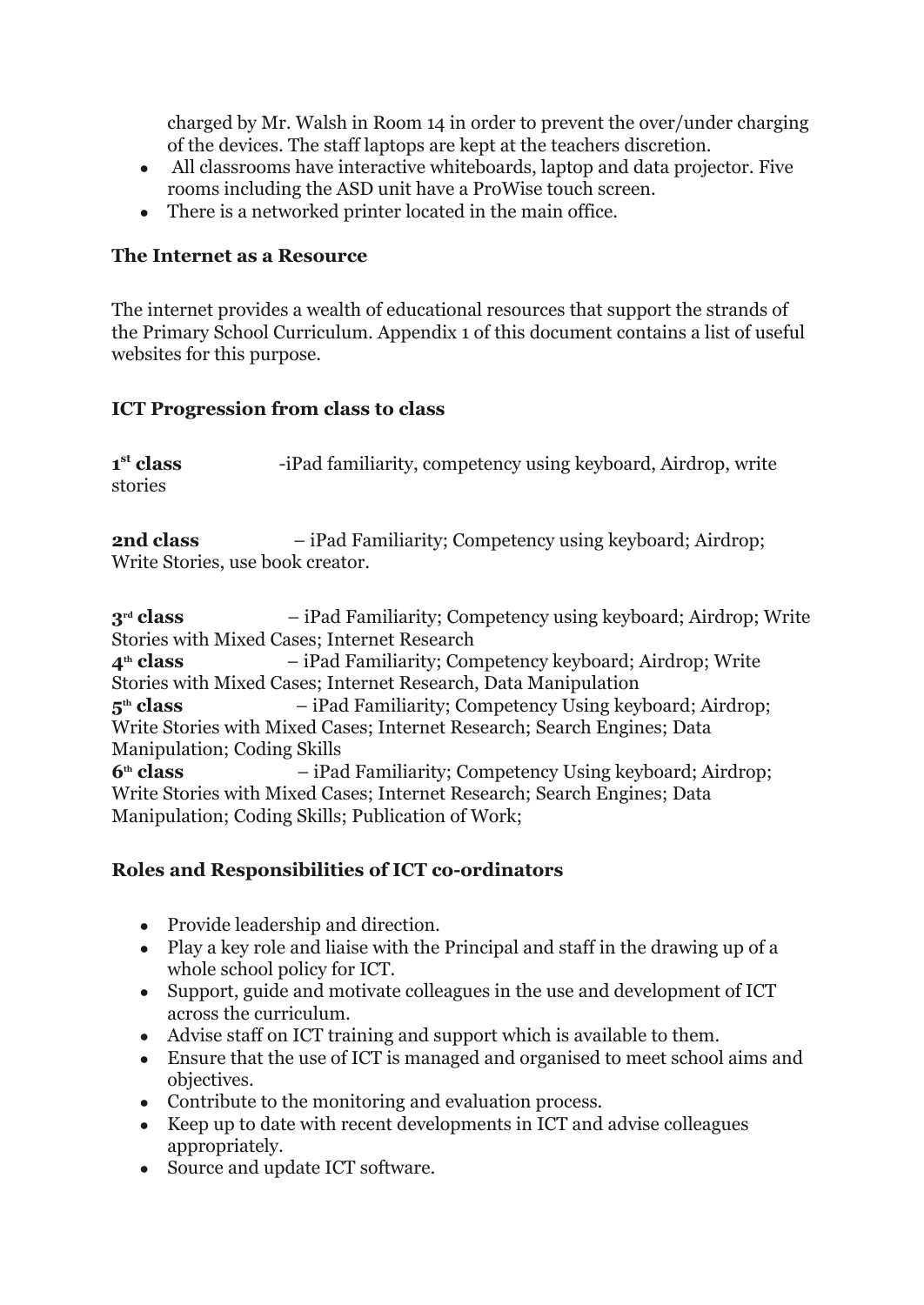- Identify and assess new approaches to the use of e-learning
- Report technical problems to principal.
- Monitor the work being carried out in ICT throughout the school to ensure progression.
- Complete action plan.
- Monitor and update the school website.

#### **Responsibilities of Class Teachers**

- Assess pupils' skills.
- Share ideas, resources, skills and practices with fellow teachers on staff.
- Integrate ICT throughout curriculum.
- Have read the schools internet acceptable use policy.
- Inform the ICT post-holder of any technical problems and resources which need replacing.
- Ensure that all resources borrowed are returned.
- Create an ICT corner in each classroom.
- Post updates on classwork to the school website and social media pages.

#### **Classroom Management of ICT Resources**

Children will have planned opportunities to use ICT resources to carry out Individual work

Whole class activities – interactive whiteboard and iPad/laptops

### **Planning, Monitoring and Evaluation**

- Planning at whole school level
- The Principal and ICT co-ordinator discuss how ICT is incorporated into the school development plan
- A line of development in ICT ensuring progression and continuity for all classes from first class to sixth class will be drawn up and agreed by all staff.
- ICT is embedded into the schemes of work of each teacher.

### **Assessment, Recording and Reporting**

- Children's use of ICT is assessed and recorded by the class teacher:
- Formative assessment  $-$  observing and questioning during classroom activities
- Summative assessment methods collecting samples of children's ICT work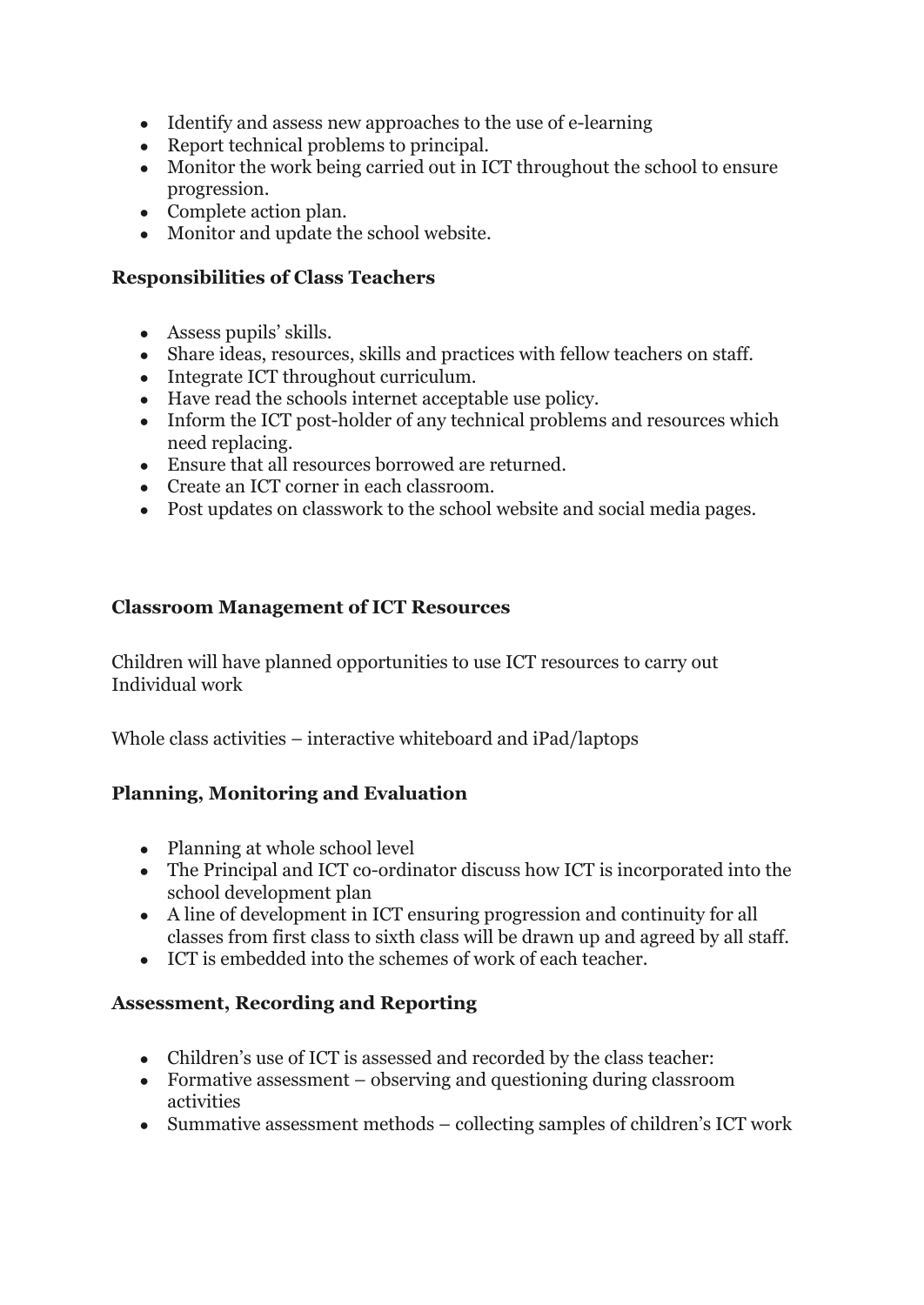Teachers will report on a child's progress to the next teacher

- by discussing progress
- by passing on samples of work

Teachers will report on a child's progress to parents

- by discussion during formal parent teacher meetings
- by a comment regarding ICT competence on each child's report at the end of each year

#### **Provision for pupils with SEN in Mainstream**

- It is important to recognise the potential of ICT to help address children's individual learning needs. ICT is used to enhance the learning experiences of children with special educational needs within the school.
- Where appropriate specialist hardware equipment such as iPads are used to meet children's individual needs.
- Where appropriate specific software e.g. Switch skills.
- There are a range of accessibility features, the following is sample that can be used on iPad:
- **Guided Access**

Guided Access helps students with autism or other attention and sensory challenges stay on task. A teacher or therapist can limit an iOS device to stay on one app by disabling the Home button, and even restrict touch input on certain areas of the screen. So wandering taps and gestures won't distract from learning.

### **Speak Selection**

Hearing a word as it's being read can help with comprehension for a wide range of learners. Speak Selection can read a student's email, iMessages, web pages and ebooks out loud. Double-tap to highlight text in any application, tap Speak and the device reads the selected text. Students can have words highlighted as they're being read so they can follow along. And the voice's dialect and speaking rate can be adjusted to suit students' needs.

### **iBooks**

iBooks Author gives teachers a way to create customised learning materials for iPad to support a wide range of learning needs. Features like multicolour highlighting, notes, search, study cards and the glossary help students be better organised and better prepared. Built-in review questions give students an immediate assessment of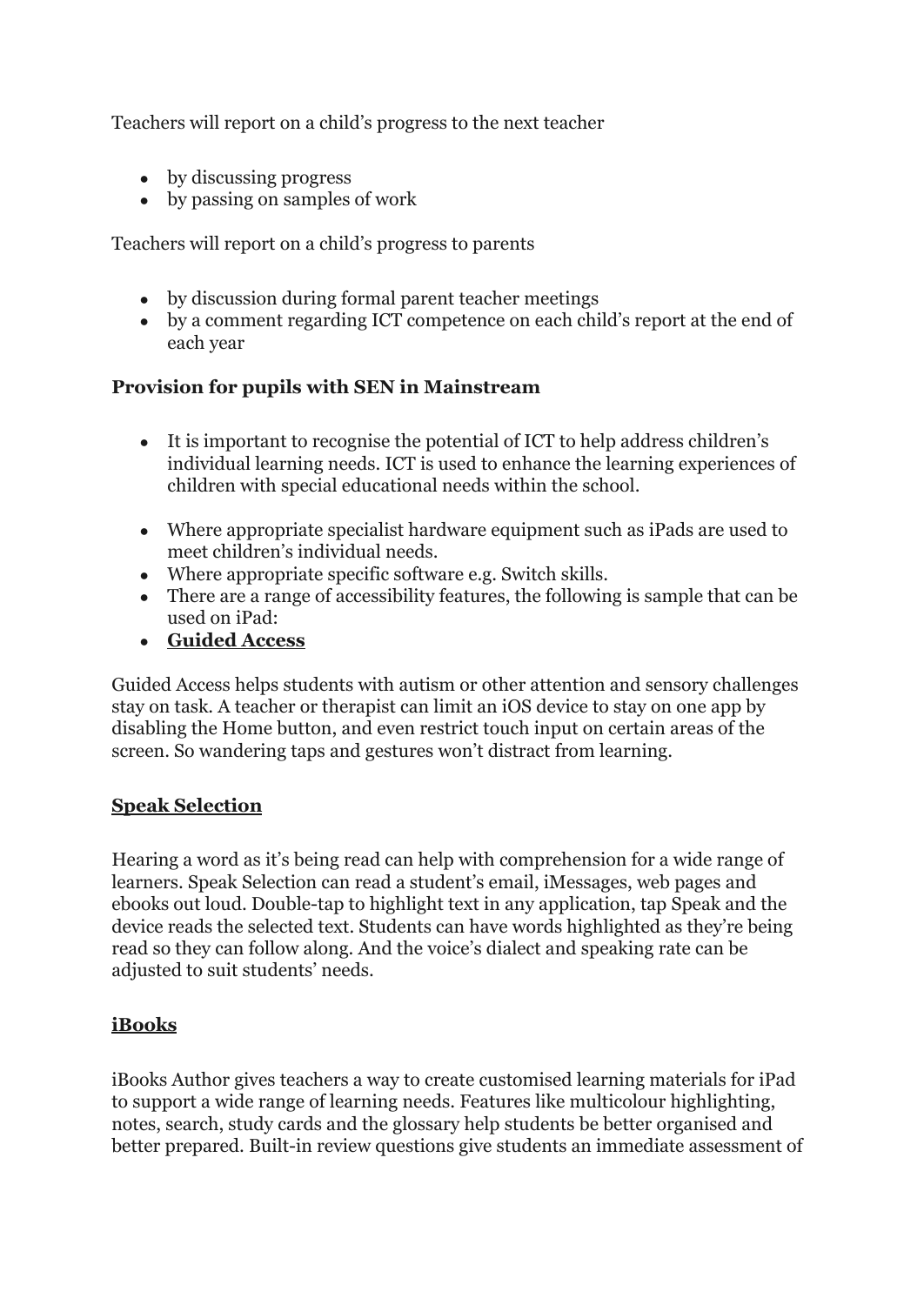their knowledge so they understand where to focus more study time. iBooks supports VoiceOver, Speak Selection and closed-captioned videos to help all types of learners.

Teachers shall familiarise themselves with the variety of graded levels within suitable software in order to provide differentiation and cater for children with special educational needs within their classrooms.

#### **Equality of Access**

All children will have equal access to the use of ICT across the curriculum. Children of all ages, ability levels and backgrounds will have equal access to ICT resources.

### **ICT in the Home and in the Community**

An increasing number of children have access to computers in the home or through their out-of-school activities.

In keeping with the school Homework Policy children will be encouraged to make use of home computers and ICT resources.

Where appropriate children will be given opportunities to make use of ICT resources to:

- Carry out research to support classroom work and projects
- Use suggested websites provided by teacher to support learning
- To complete work begun in school
- Work carried out on home computers should be valued. It is important to ensure that a consistent approach to children's use of home computers is taken in each class as a child progresses through the school.

As indicated in our approach to equity of access, children who do not have ICT resources at home should not be disadvantaged. To seek to facilitate this, provision may be made to permit the use of computers e.g. time set aside within the school day as well as certain tablets the school have set aside for such circumstances.

### **Internet Safety**

Refer to school acceptable usage policy

### **Health and Safety**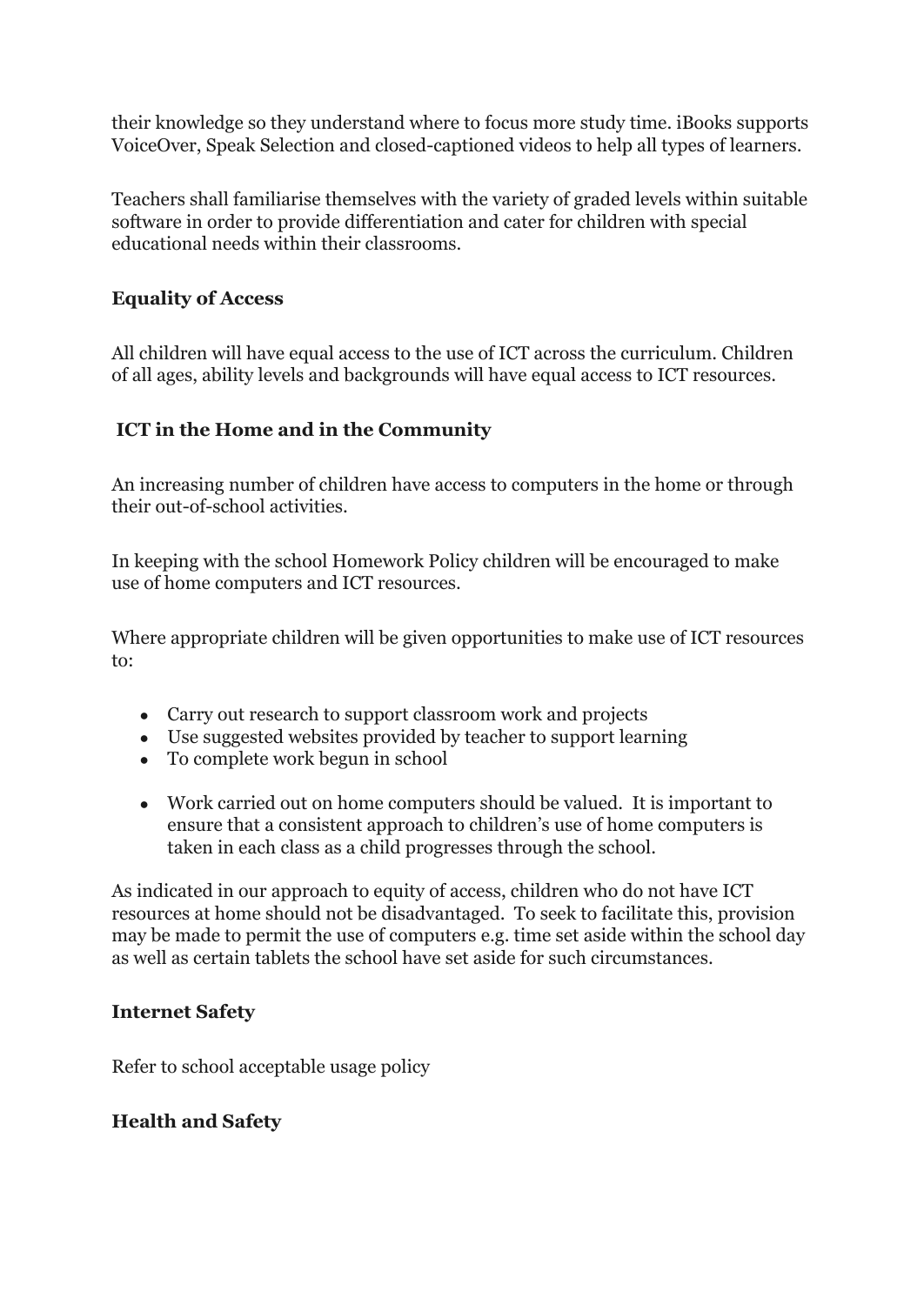Each classroom has rules for safe use of the iPad – please refer to acceptable use policy – devised and discussed with children. In all classrooms consideration is given to health and safety in the location and positioning of equipment.

- The following issues are addressed.
- Position and posture of the child.
- Children should be seated correctly at the iPad.
- $\bullet$  When using the iPad the child should be able to sit upright on a chair which gives some back support, having their arms roughly horizontal when using a keyboard.
- The child's body should face forwards, not twisted sideways.

### *Reducing Risks*

- Due care shall be taken not to overload extension cables or double socket adapters where it is necessary to use such equipment.
- Leads should not trail on the floor.
- Damaged plugs or leads shall be replaced.
- Ventilation grills should not be blocked as overheating may occur.
- There is a slight risk of triggering epileptic seizures from excessive screen flicker. As monitors can vary in the steadiness of screen image due care will be taken to use a monitor with minimum screen flicker where an individual child may be at risk.

### **Continuing Professional Development**

Staff development in ICT is ongoing within the school. It is our aim to raise the level of teacher competence and confidence in ICT by:

- Becoming familiar with digital and online technologies.
- Continuing to have Professional Development training where possible during Croke Park Hours
- Making provision for ICT in-service training.
- Providing in–school support for teachers requiring assistance in developing particular aspects of ICT skills knowledge and understanding.
- Displaying information on the staff notice board for ICT courses.

### **Teacher Planning and Reporting**

St. Patrick's Boys National School recognises the advantages of using ICT as a tool for teacher planning, preparation, record keeping and reporting. All teachers use ICT to prepare yearly and fortnightly plans. Teachers make use of the NCCA online planning tool to inform their planning. Additionally, the school has access to a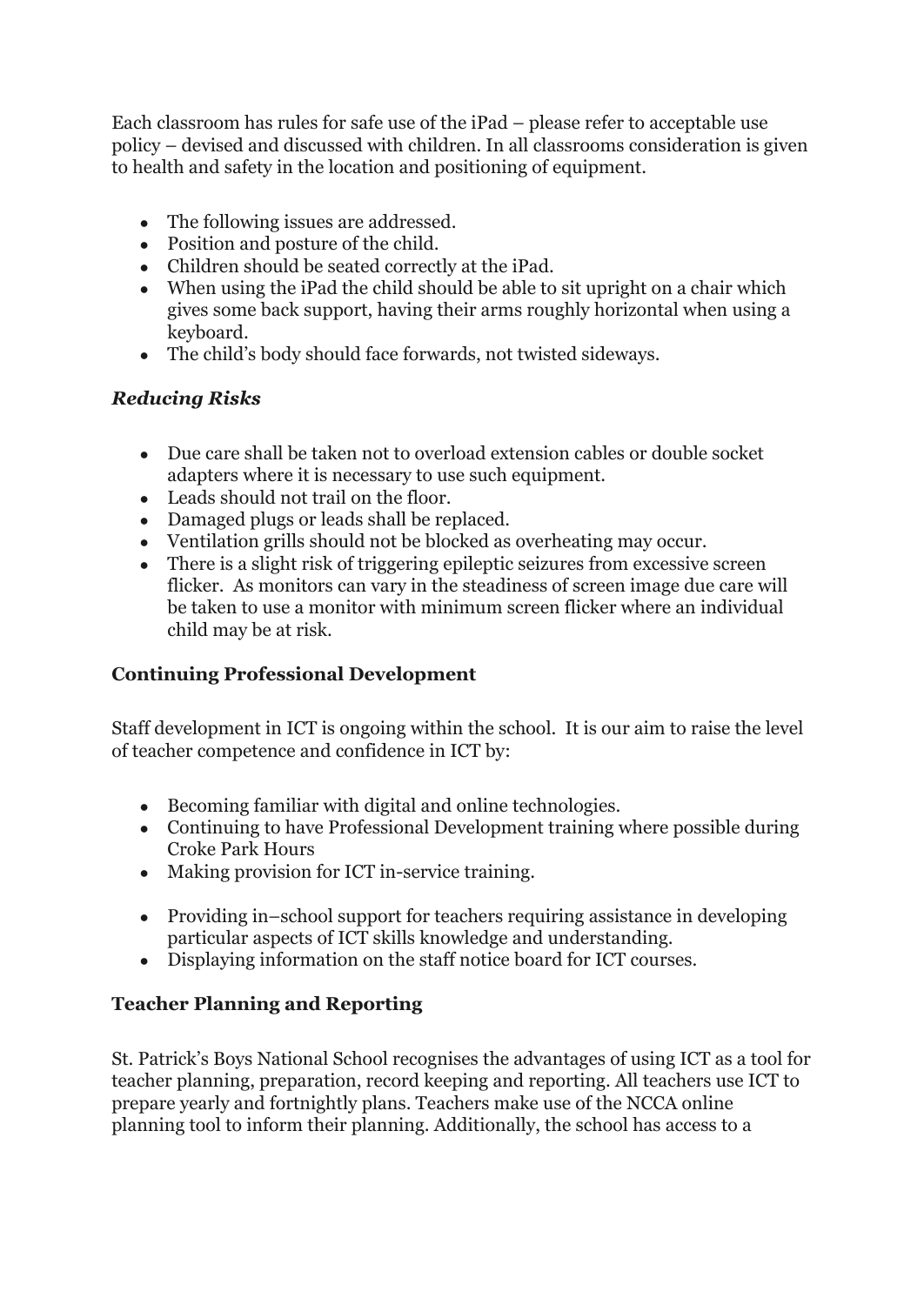number of educational companies' online resources for planning including cifallon.ie.

#### **St. Patrick's Boys National School Website and Facebook Page**

St. Patrick's Boys National School's website and Facebook page will be kept updated regularly with current information regarding events and ongoing work by pupils in the school. It will also be used as a tool for informing and involving parents in their child's education.

#### **Policy Review**

As ICT resources increase and pupil and teacher ICT competence develops the ICT Policy will be reviewed to evaluate its effectiveness. This policy will be updated when further information becomes available.

### **Ratification and Communication**

The Board of Management ratified this revised policy at its meeting in January 2021. Copies of the policy will be circulated and communicated to all members of the staff, parents and guardians. A copy will be available on the school website.

**Appendix 1 Websites**

**English**

[www.theschoolbell.com](http://www.theschoolbell.com/)

[www.alphabet-soup.net](http://www.alphabet-soup.net/)

<http://www.monsterexchange.org/>

[www.funbrain.com](http://www.funbrain.com/)

[www.starfall.com](http://www.starfall.com/) Website offers early literacy activities.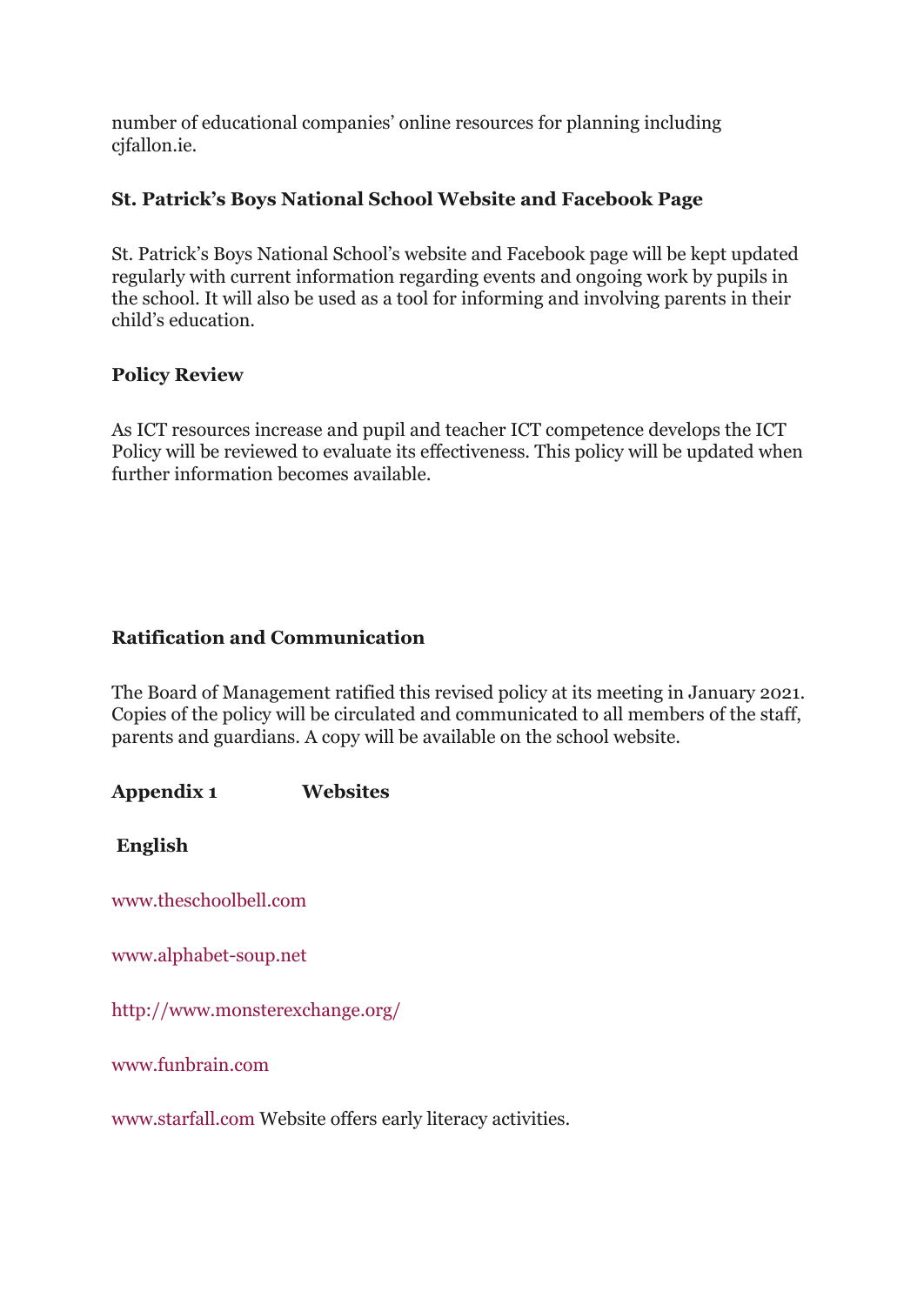[www.twinkle.co.uk](http://www.twinkle.co.uk/)

[www.pbskids.org](http://www.pbskids.org/)

[www.storynory.com](http://www.storynory.com/)

#### **Maths**

[www.enjoymaths.co.uk](http://www.enjoymaths.co.uk/)

[www.maths-drills.com](http://www.maths-drills.com/)

[www.numberline.co.uk](http://www.numberline.co.uk/)

[www.mathszone.co.uk](http://www.mathszone.co.uk/)

[www.funbrain.com](http://www.funbrain.com/)

[www.themathworksheetsite.com](http://www.themathworksheetsite.com/) Generates maths worksheets based on what the teacher wants the children to focus on.

[www.mangahigh.com](https://www.mangahigh.com/)

www.playgrounds.com

[www.iboard.co.uk](http://www.iboard.co.uk/)

#### **Gaeilge**

[www.theirishpage.com](http://www.theirishpage.com/)

[www.gaelscoil.com](http://www.gaelscoil.com/)

[www.seomraranga.com](http://www.seomraranga.com/)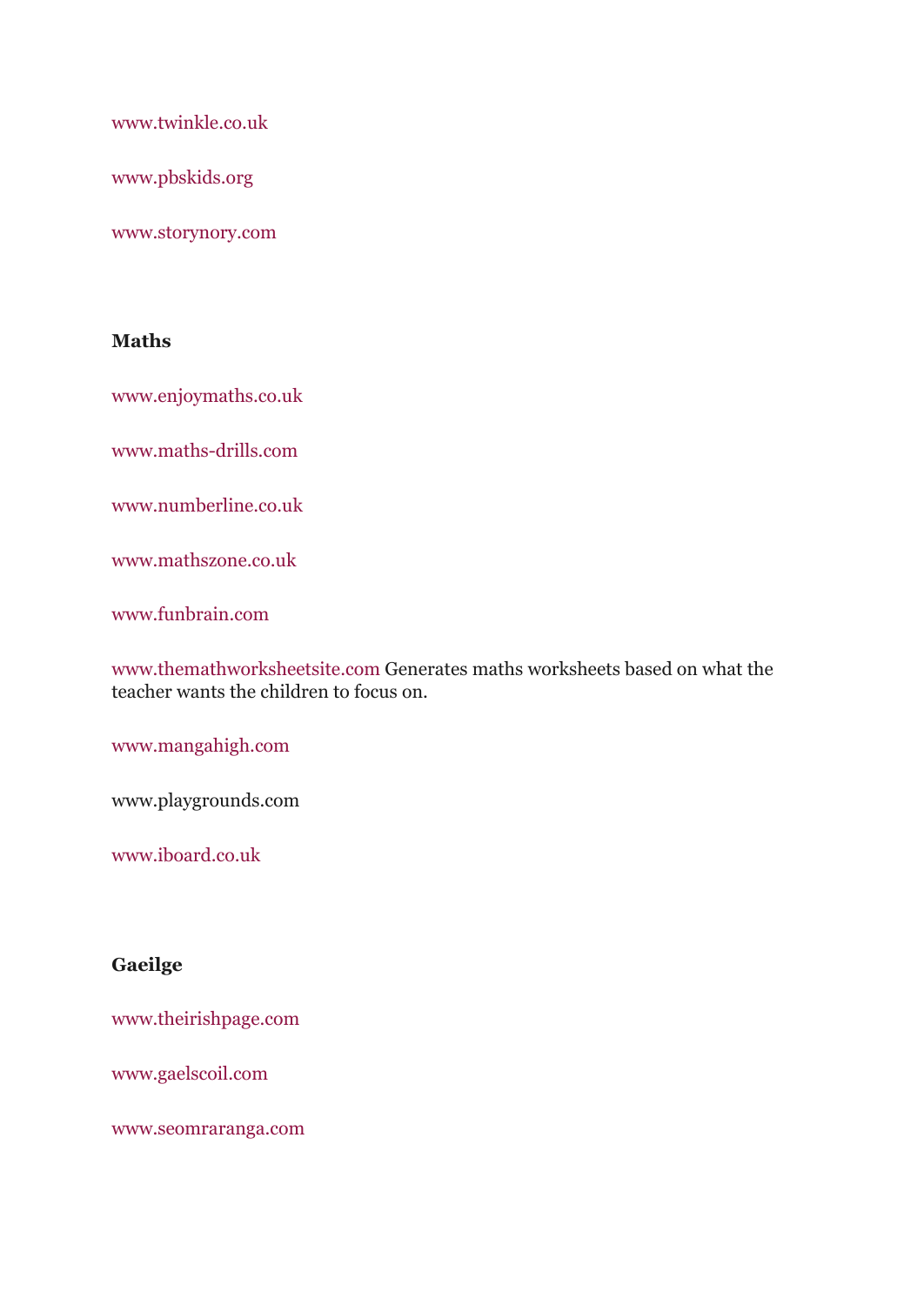#### [www.tg4.ie](http://www.tg4.ie/)

#### **SESE**

[http://www.teachnet-uk.org.uk/2005%20Projects/History- Partition and the 1916](http://www.teachnet-uk.org.uk/2005%20Projects/History-%20%20Partition%20and%20the%201916%20Rising%0dUsing%20ICT/using%20ict%20for%20history/resources.htm) [Rising](http://www.teachnet-uk.org.uk/2005%20Projects/History-%20%20Partition%20and%20the%201916%20Rising%0dUsing%20ICT/using%20ict%20for%20history/resources.htm)

[Using%20ICT/using%20ict%20for%20history/resources.htm](http://www.teachnet-uk.org.uk/2005%20Projects/History-%20%20Partition%20and%20the%201916%20Rising%0dUsing%20ICT/using%20ict%20for%20history/resources.htm) Partition and the 1916 Rising

[www.ireland.com/focus/easterrising](http://www.ireland.com/focus/easterrising) Created in association with the Department of Education & Science, this site explores the events surrounding the 1916 Rising.

[www.schoolhistory.co.uk](http://www.schoolhistory.co.uk/)

[www.primaryscience.ie](http://www.promaryscience.ie/)

[http://www.bbc.co.uk/schools/primaryhistory/vikings/](https://www.bbc.co.uk/schools/primaryhistory/vikings/)

<http://www.ncte.ie/viking/index.html> The vikings

[www.askaboutireland.ie](http://www.askaboutireland.ie/)

[www.learningplanet.com](http://www.learningplanet.com/)

[www.araskids.ie](http://www.araskids.ie/) This is the official website of the President of Ireland for children. It describes the president's home, a typical day in the life of the president and provides other interesting facts regarding Áras an Uachtaráin.

<http://cyberschoolbus.un.org/otherunsites.html> Lots of information and links on developing countries.

[www.kbears.com](http://www.kbears.com/) Lots of information about animals and countries provided in a fun interactive way.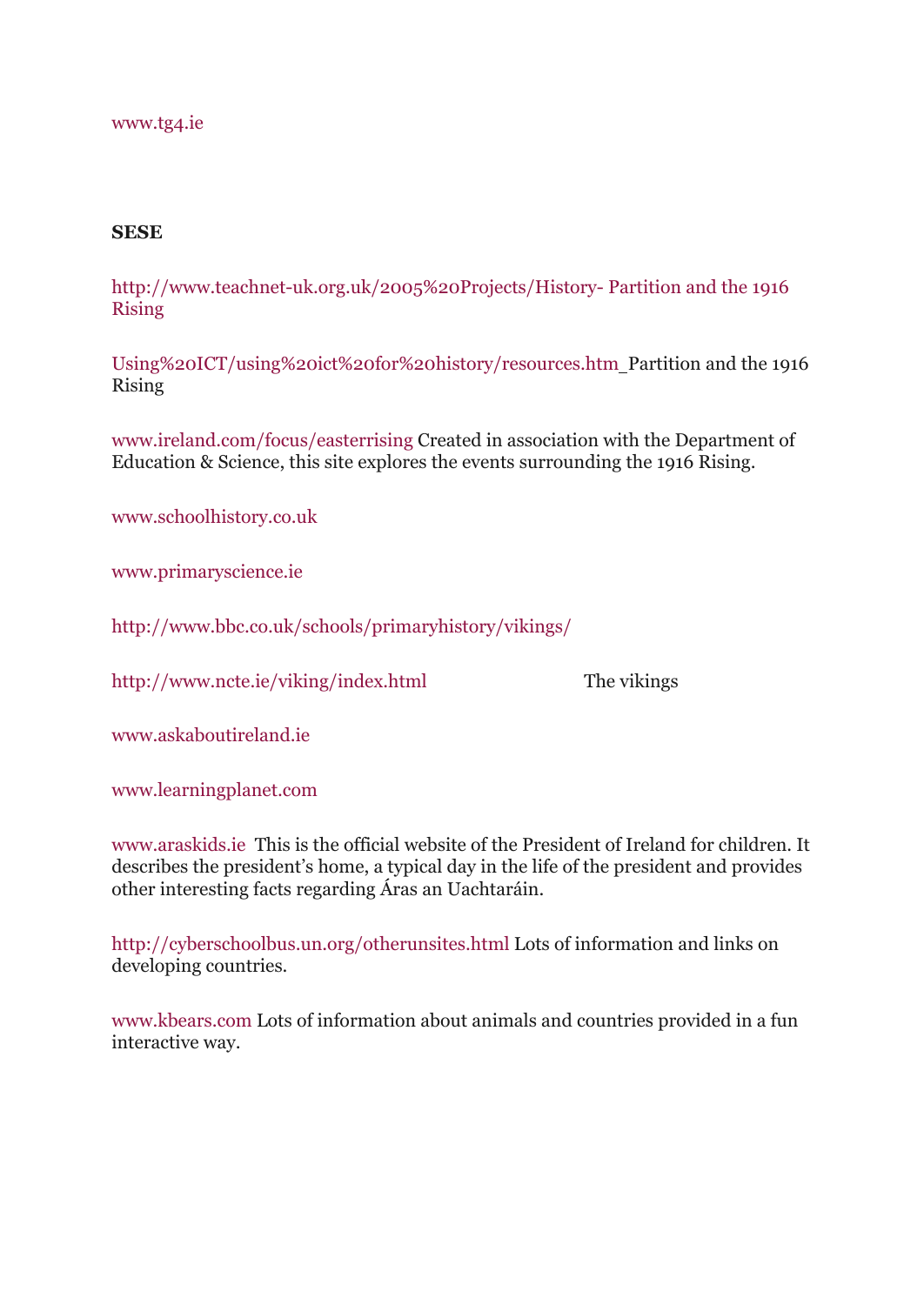#### **Art**

[www.allfreecraft.com](http://www.allfreecraft.com/)

http:library.thinkquesr.org/J001159/famart.htm All about famous artists

[www.dltk-kids.com](http://www.dltk-kids.com/)

#### **Music**

<http://www.sfskids.org/templates/home.asp?pageid=1>

### **PE**

[http://www.cul4kidz.com](http://www.cul4kidz.com/) GAA resource page: includes activities, worksheets, history, photos, quizzes, coaching tips, action videos.

<http://test.scoilnet.ie/res/crosswords/MM57PEGAA.html> GAA crossword

[http://www.teachnet.ie/stpats2006/athletics/Athletics%20Powerpoint%20final%20](http://www.teachnet.ie/stpats2006/athletics/Athletics%20Powerpoint%20final%20one.ppt) [one.ppt](http://www.teachnet.ie/stpats2006/athletics/Athletics%20Powerpoint%20final%20one.ppt)Overview of athletics in Powerpoint

[http://www.rte.ie/sport/gaa/championship/mediaplayer.html?fundo/fd\\_skilllist](https://www.rte.ie/sport/gaa/championship/mediaplayer.html?fundo/fd_skilllist) Vi deos of hurling/football skills

[http://ceim.gaa.ie](http://ceim.gaa.ie/) Céim ar Aghaidh/Step Ahead uses the fun of Gaelic games to deliver an exciting range of exercises and worksheets to support all subjects

### **General Resources**

[www.cjfallon.ie](http://www.cjfallon.ie/)

[www.folensonline.ie](http://www.folensonline.ie/)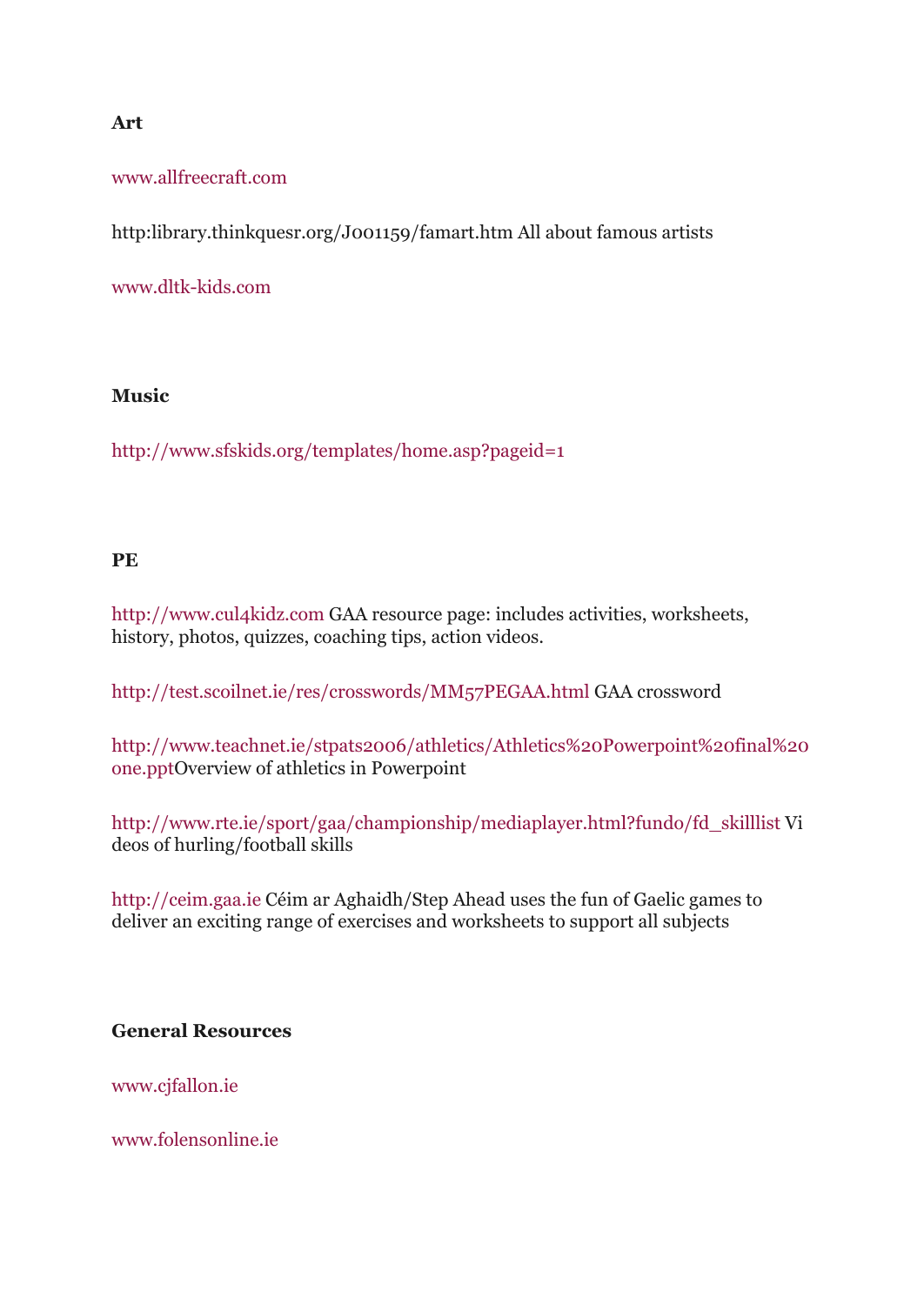[www.bbcbitesize.co.uk](http://www.bbcbitesize.co.uk/)

[www.edhelper.com](http://www.edhelper.com/)

[www.lessonplanet.com](http://www.lessonplanet.com/)

[www.primaryrescources.co.uk](http://www.primaryrescources.co.uk/)

[www.apples4theteacher.com](http://www.apples4theteacher.com/)

[www.scholastic.com](http://www.scholastic.com/)

[www.teachingideas.co.uk](http://www.teachingideas.co.uk/)

[www.pppst.com](http://www.pppst.com/)

[www.teachnet.ie](http://www.teachnet.ie/)

<http://www.priorywoods.middlesbrough.sch.uk/resources/restop.htm> priory woods (special needs)

<http://www.bpl.org/KIDS/Netiquette.htm> netiquette for kids

[www.topmarks.co.uk](http://www.topmarks.co.uk/) Gives suggestions for sites that work well on the interactive whiteboard.

[www.schooldays.ie](http://www.schooldays.ie/) Information for both teachers and parents.

<http://www.ceim.gaa.ie/> GAA website has excellent resources to support all areas of the curriculum.

#### **Sanction of Policy.**

 $\overline{a}$